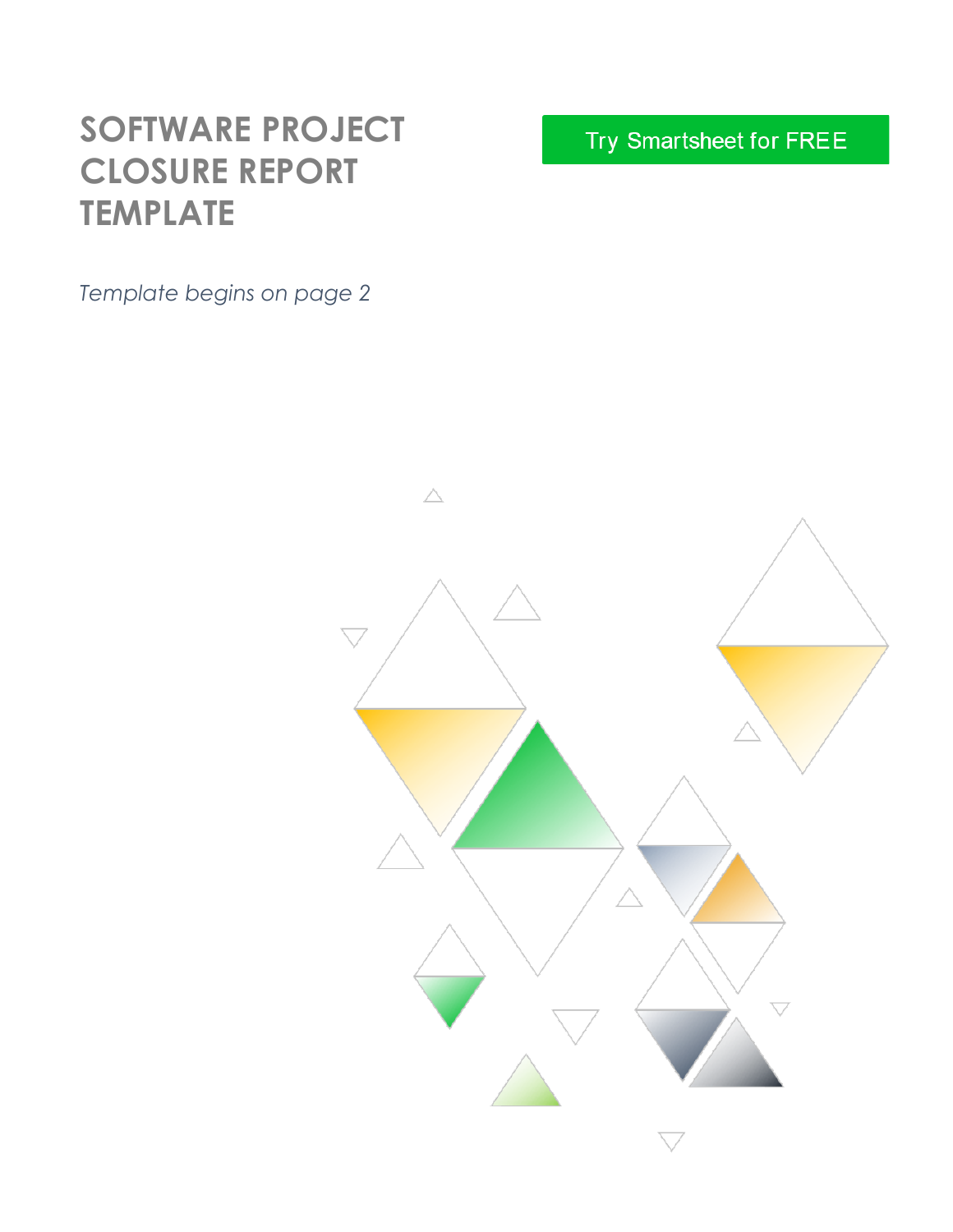# SOFTWARE PROJECT CLOSURE REPORT PROJECT NAME

PREPARED BY:

VERSION 0.0.0

00/00/0000

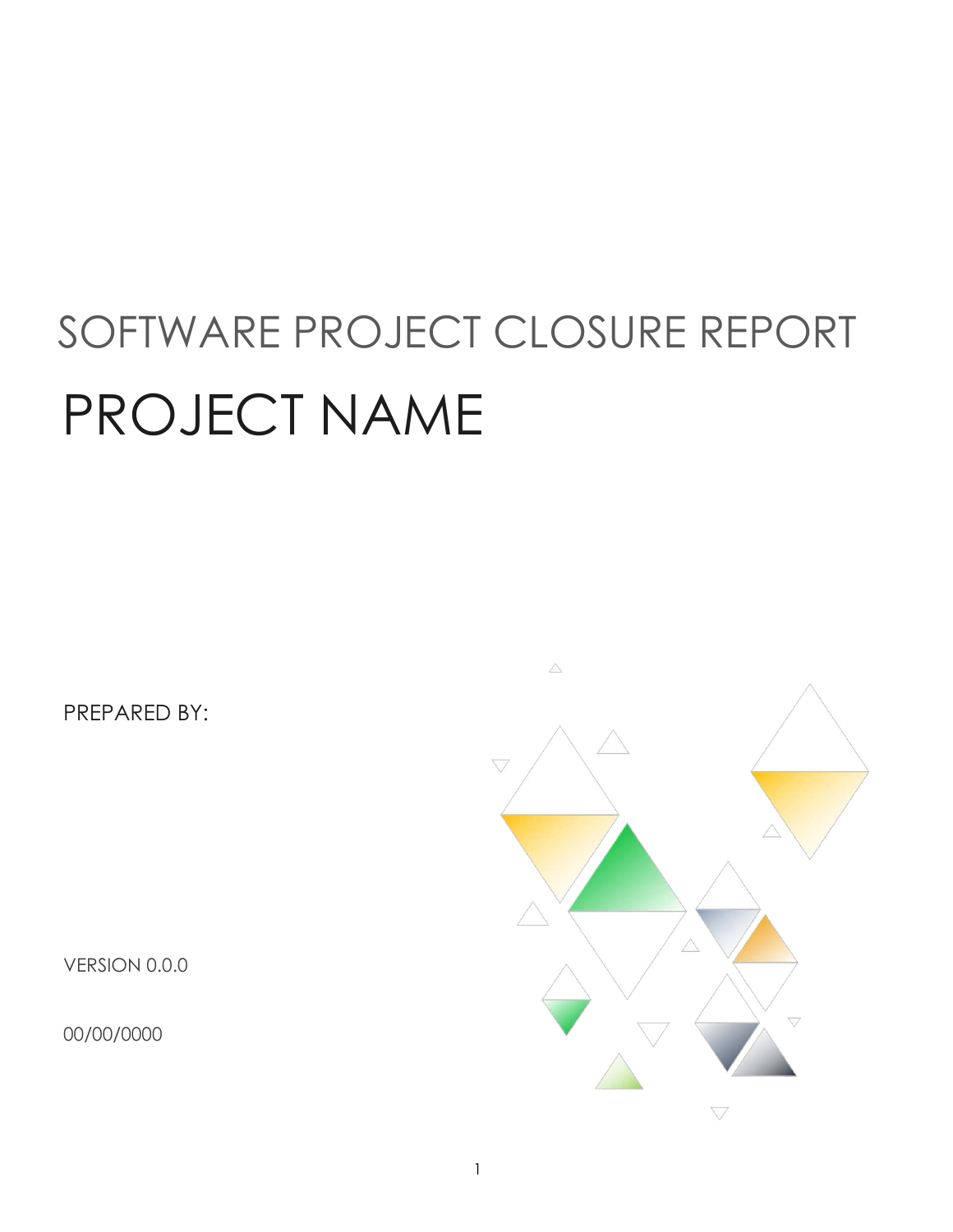#### VERSION HISTORY

| <b>VERSION</b> | <b>REVISION DATE</b> | <b>REVISED BY</b> | <b>COMMENTS</b> |
|----------------|----------------------|-------------------|-----------------|
|                |                      |                   |                 |
|                |                      |                   |                 |
|                |                      |                   |                 |
|                |                      |                   |                 |
|                |                      |                   |                 |
|                |                      |                   |                 |
|                |                      |                   |                 |
|                |                      |                   |                 |
|                |                      |                   |                 |
|                |                      |                   |                 |
|                |                      |                   |                 |
|                |                      |                   |                 |
|                |                      |                   |                 |
|                |                      |                   |                 |
|                |                      |                   |                 |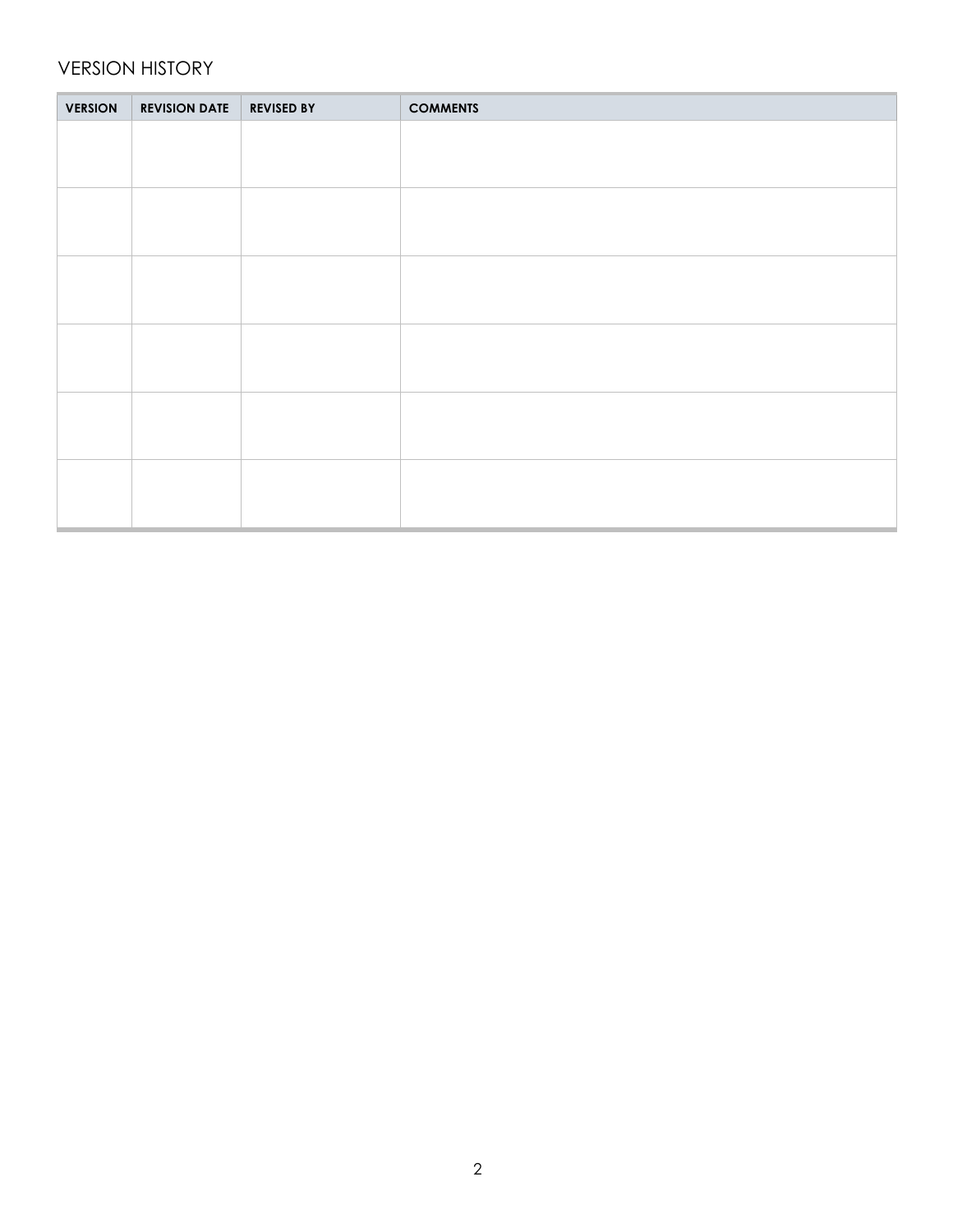## TABLE OF CONTENTS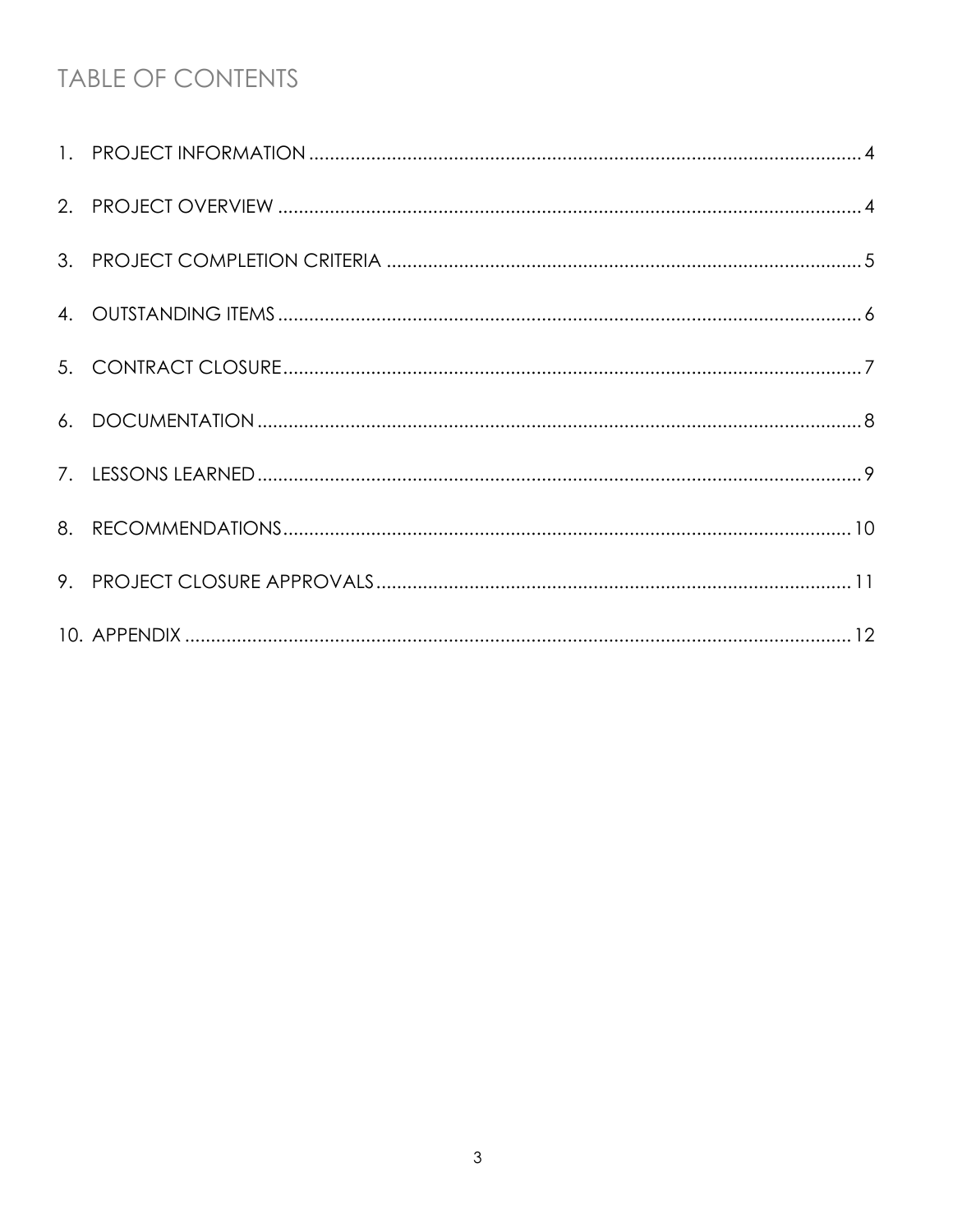#### 1. PROJECT INFORMATION

| <b>PROJECT NAME</b>               |                        |
|-----------------------------------|------------------------|
| PROJECT NAME                      |                        |
|                                   |                        |
| <b>PROJECT MANAGER</b>            | <b>PROJECT SPONSOR</b> |
|                                   |                        |
|                                   |                        |
| <b>REASON FOR PROJECT CLOSURE</b> |                        |
|                                   |                        |
|                                   |                        |
|                                   |                        |
|                                   |                        |
|                                   |                        |
|                                   |                        |

#### 2. PROJECT OVERVIEW

 $\overline{\Gamma}$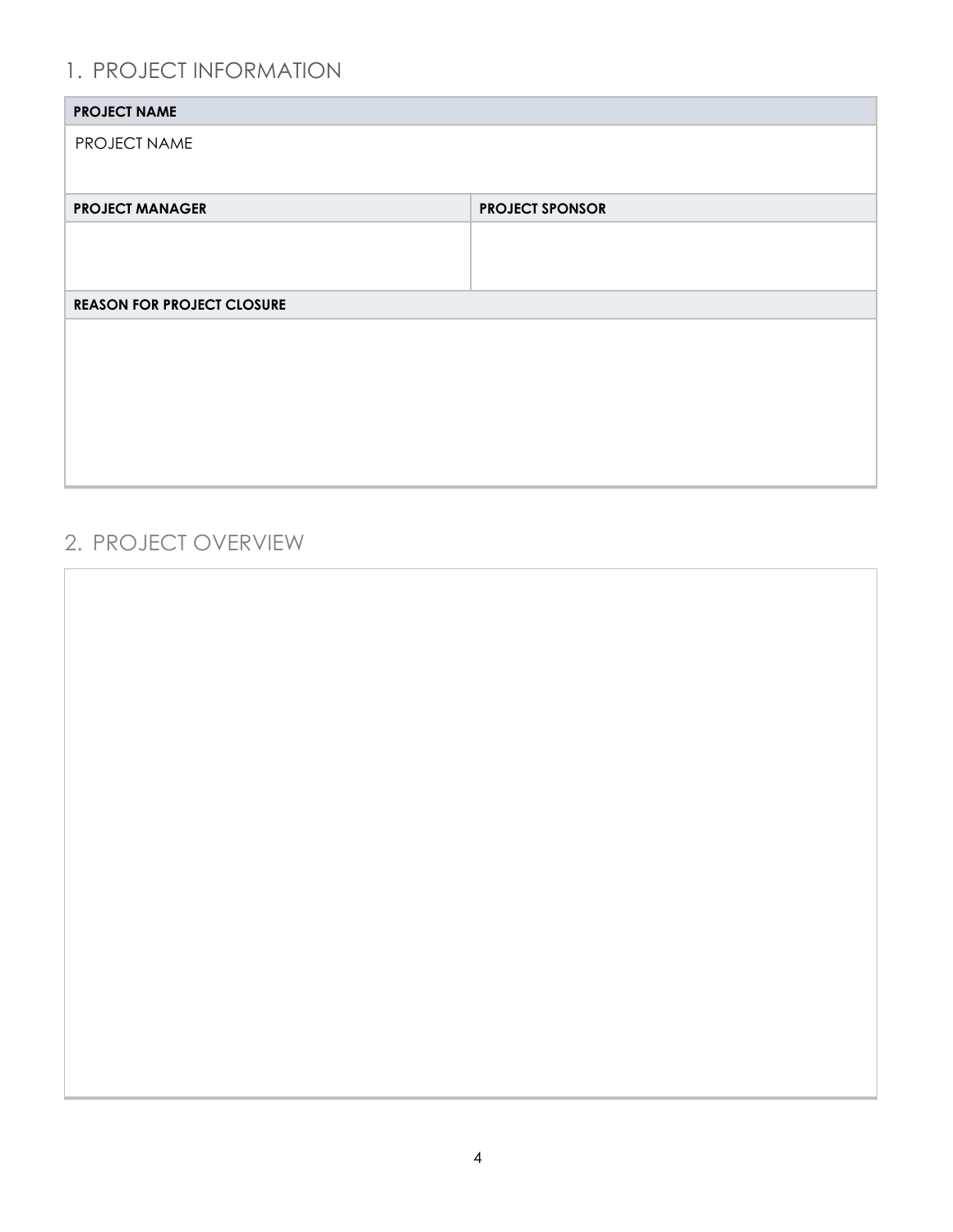#### 3. PROJECT COMPLETION CRITERIA

| <b>DESCRIPTION</b> | <b>CRITERIA</b> | ACCOMPLISHED?<br>Y/N | <b>COMMENTS</b> |
|--------------------|-----------------|----------------------|-----------------|
| GOALS              |                 |                      |                 |
| <b>BENEFITS</b>    |                 |                      |                 |
| DELIVERABLES       |                 |                      |                 |
| SCHEDULE           |                 |                      |                 |
| <b>BUDGET</b>      |                 |                      |                 |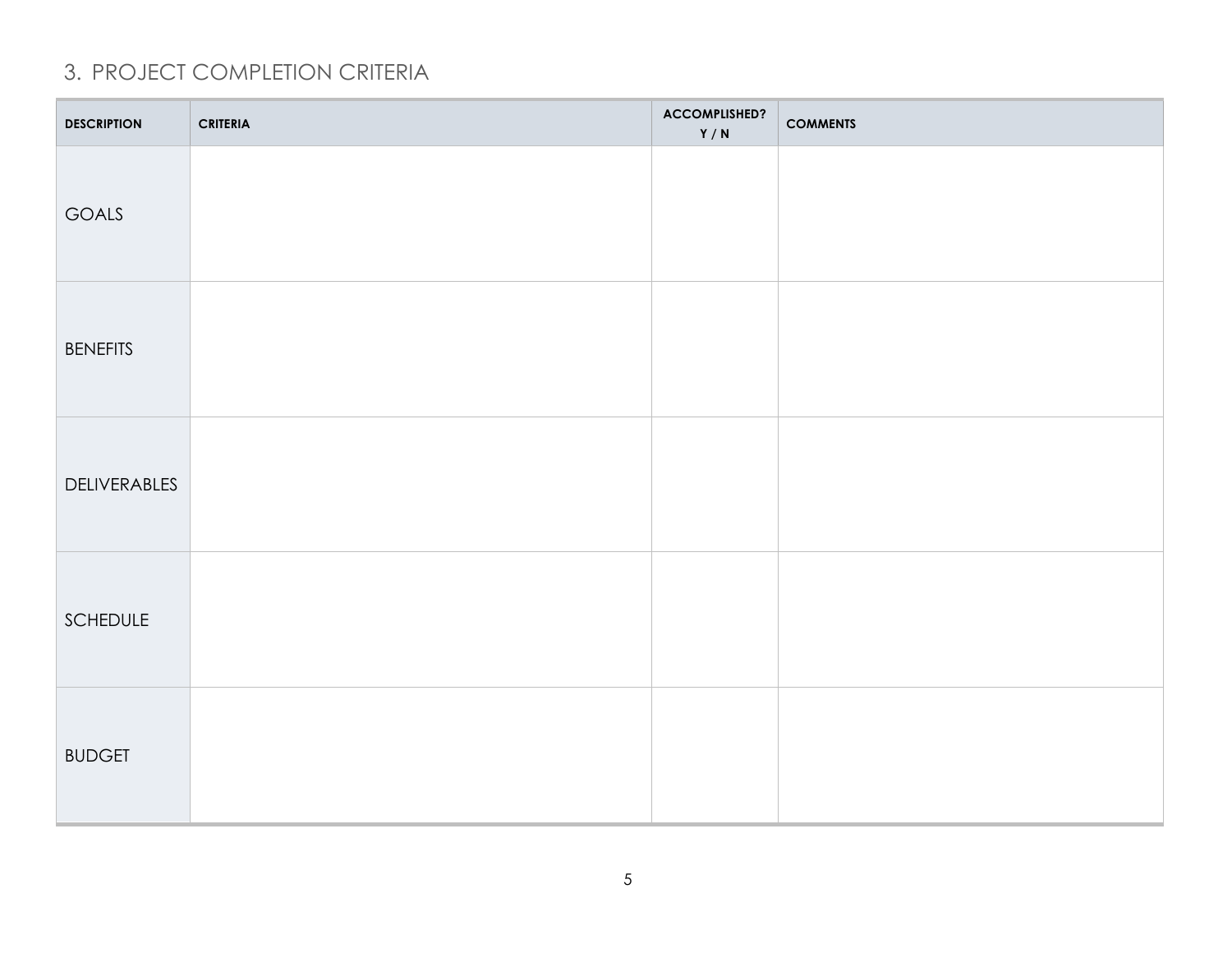#### 4. OUTSTANDING ITEMS

| <b>DESCRIPTION</b> | <b>TASK</b> | <b>OWNER</b> | <b>DUE DATE</b> |
|--------------------|-------------|--------------|-----------------|
| <b>ISSUES</b>      |             |              |                 |
| <b>RISKS</b>       |             |              |                 |
| <b>ACTIVITIES</b>  |             |              |                 |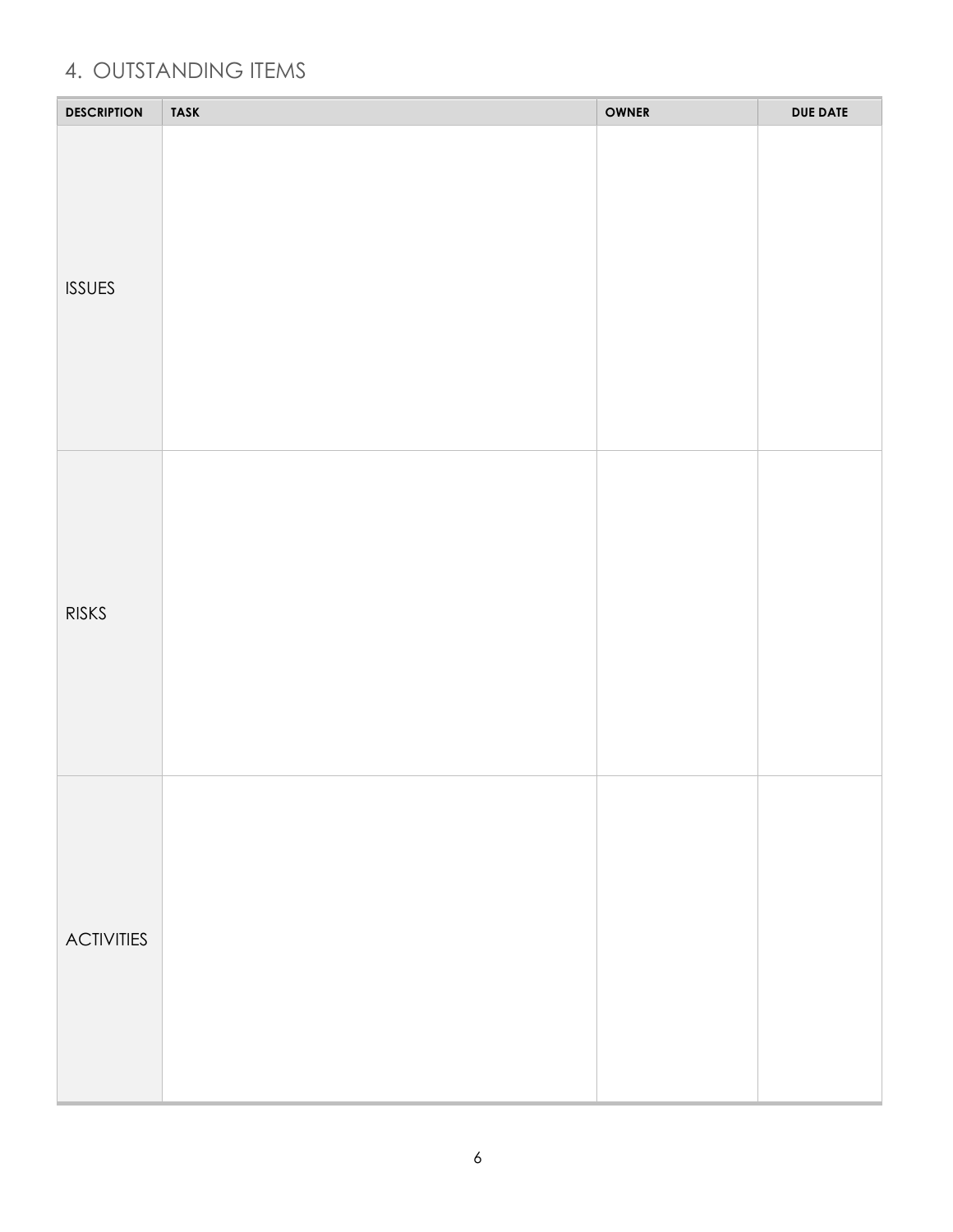#### 5. CONTRACT CLOSURE

| <b>VENDOR NAME</b> | <b>CONTRACT NO.</b> | <b>CLOSURE ACTIVITY</b> | <b>OWNER</b> | <b>COMPLETION DATE</b> |
|--------------------|---------------------|-------------------------|--------------|------------------------|
|                    |                     |                         |              |                        |
|                    |                     |                         |              |                        |
|                    |                     |                         |              |                        |
|                    |                     |                         |              |                        |
|                    |                     |                         |              |                        |
|                    |                     |                         |              |                        |
|                    |                     |                         |              |                        |
|                    |                     |                         |              |                        |
|                    |                     |                         |              |                        |
|                    |                     |                         |              |                        |
|                    |                     |                         |              |                        |
|                    |                     |                         |              |                        |
|                    |                     |                         |              |                        |
|                    |                     |                         |              |                        |
|                    |                     |                         |              |                        |
|                    |                     |                         |              |                        |
|                    |                     |                         |              |                        |
|                    |                     |                         |              |                        |
|                    |                     |                         |              |                        |
|                    |                     |                         |              |                        |
|                    |                     |                         |              |                        |
|                    |                     |                         |              |                        |
|                    |                     |                         |              |                        |
|                    |                     |                         |              |                        |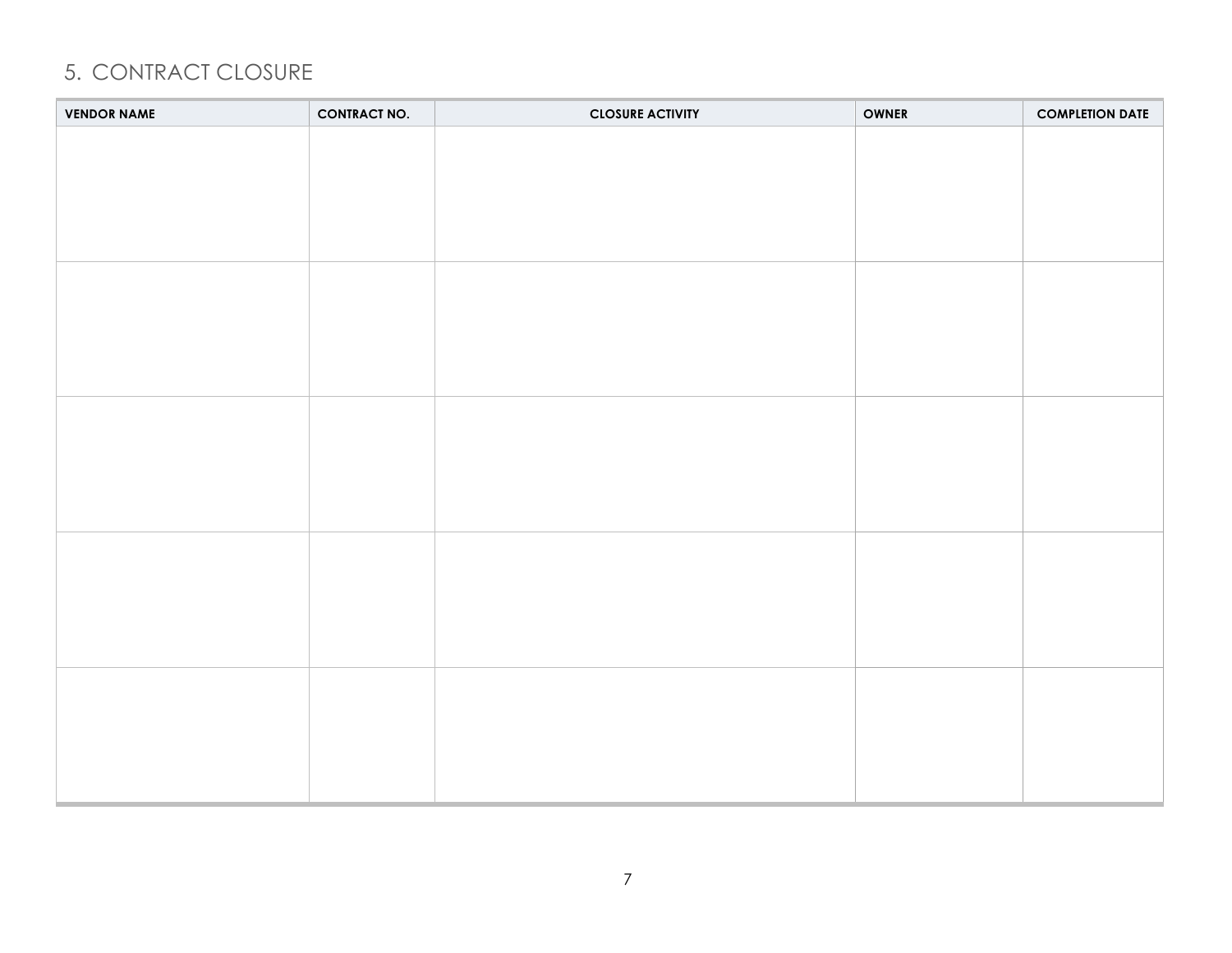#### 6. DOCUMENTATION

| <b>DESCRIPTION</b> | <b>LOCATION</b> | <b>OWNER</b> | <b>DATE</b> |
|--------------------|-----------------|--------------|-------------|
|                    |                 |              |             |
|                    |                 |              |             |
|                    |                 |              |             |
|                    |                 |              |             |
|                    |                 |              |             |
|                    |                 |              |             |
|                    |                 |              |             |
|                    |                 |              |             |
|                    |                 |              |             |
|                    |                 |              |             |
|                    |                 |              |             |
|                    |                 |              |             |
|                    |                 |              |             |
|                    |                 |              |             |
|                    |                 |              |             |
|                    |                 |              |             |
|                    |                 |              |             |
|                    |                 |              |             |
|                    |                 |              |             |
|                    |                 |              |             |
|                    |                 |              |             |
|                    |                 |              |             |
|                    |                 |              |             |
|                    |                 |              |             |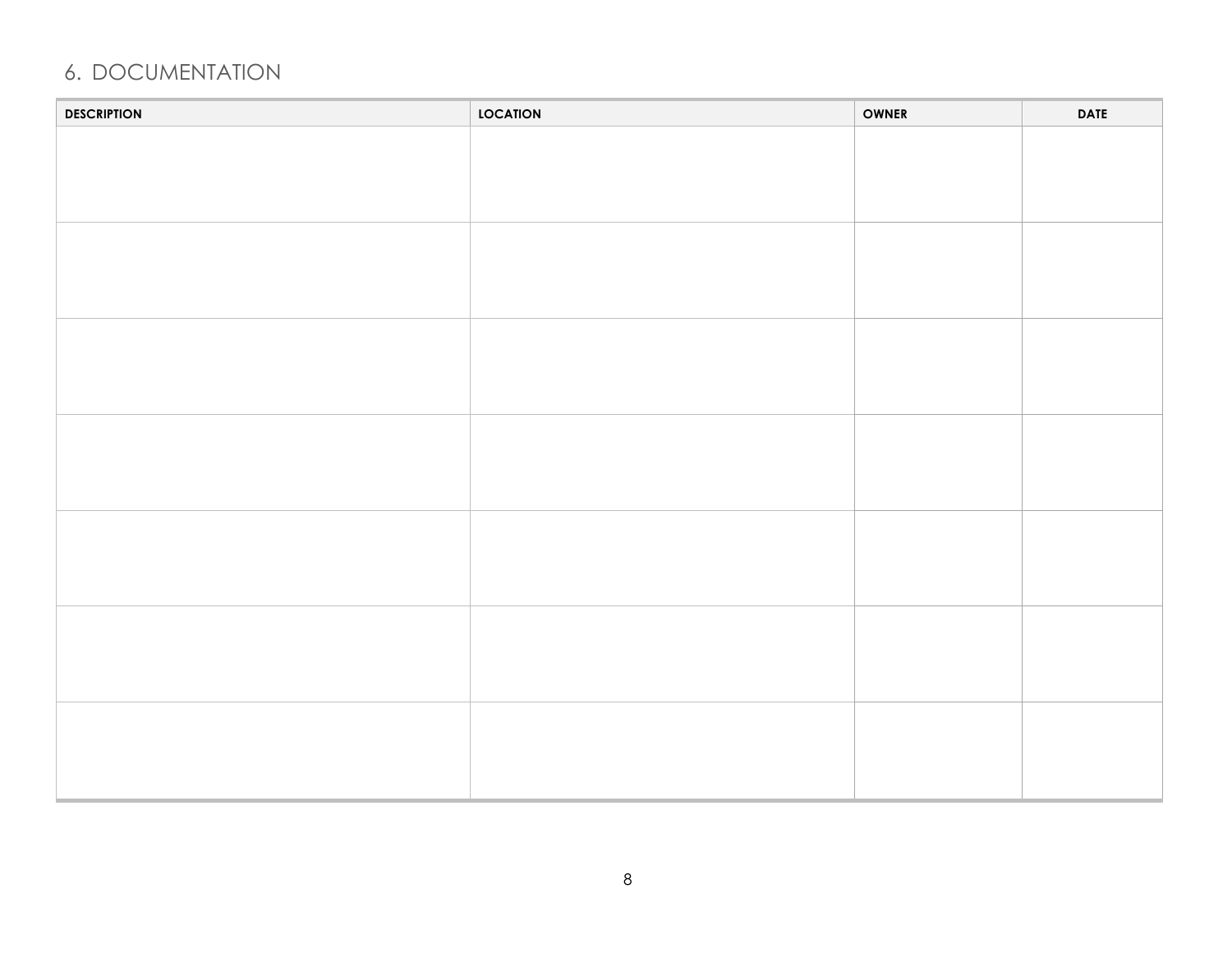#### 7. LESSONS LEARNED

| <b>DESCRIPTION</b> | <b>FOLLOW-UP ACTIONS</b> | <b>ACCOUNTABLE PARTY</b> | <b>REVIEW DATE</b> |
|--------------------|--------------------------|--------------------------|--------------------|
|                    |                          |                          |                    |
|                    |                          |                          |                    |
|                    |                          |                          |                    |
|                    |                          |                          |                    |
|                    |                          |                          |                    |
|                    |                          |                          |                    |
|                    |                          |                          |                    |
|                    |                          |                          |                    |
|                    |                          |                          |                    |
|                    |                          |                          |                    |
|                    |                          |                          |                    |
|                    |                          |                          |                    |
|                    |                          |                          |                    |
|                    |                          |                          |                    |
|                    |                          |                          |                    |
|                    |                          |                          |                    |
|                    |                          |                          |                    |
|                    |                          |                          |                    |
|                    |                          |                          |                    |
|                    |                          |                          |                    |
|                    |                          |                          |                    |
|                    |                          |                          |                    |
|                    |                          |                          |                    |
|                    |                          |                          |                    |
|                    |                          |                          |                    |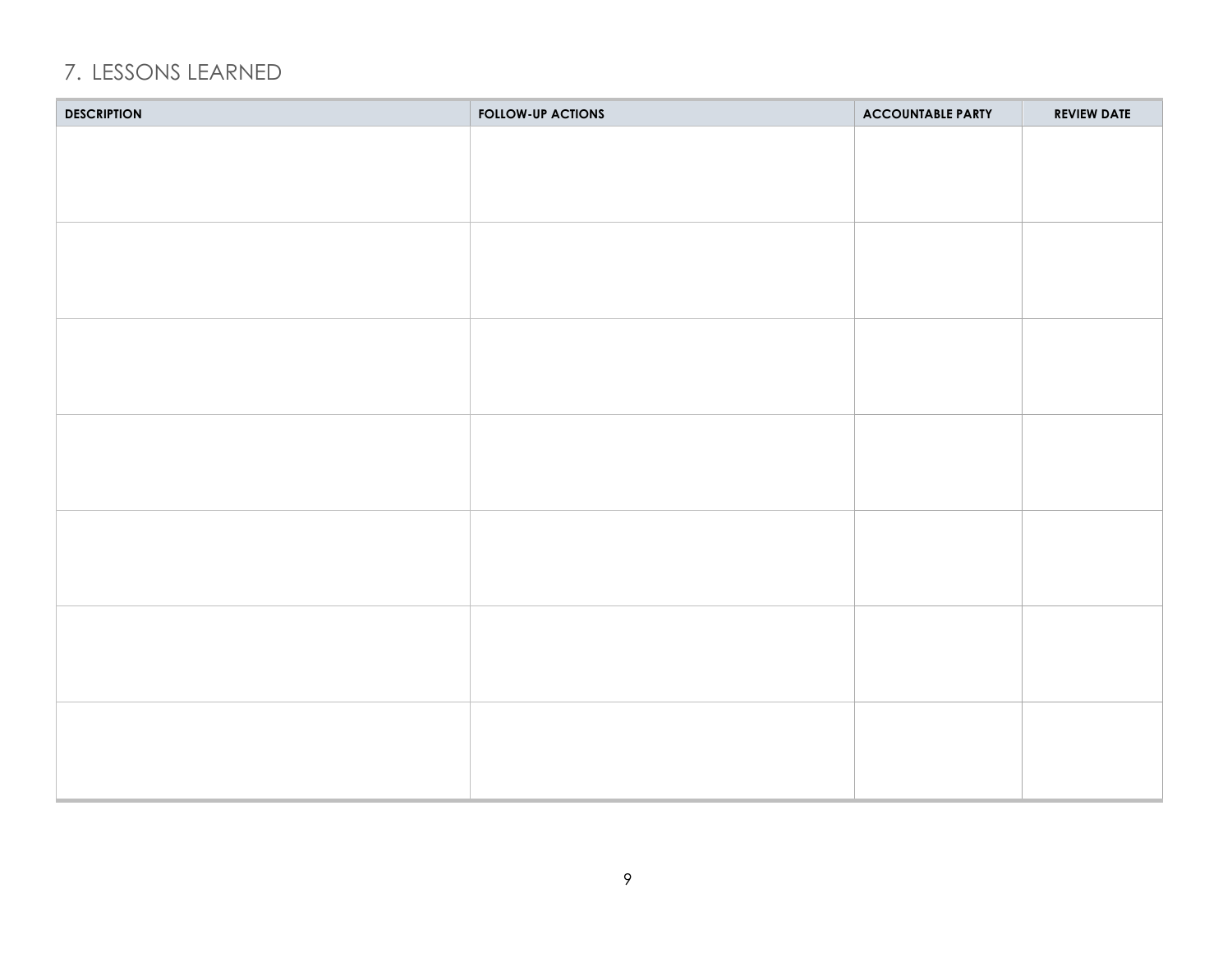#### 8. RECOMMENDATIONS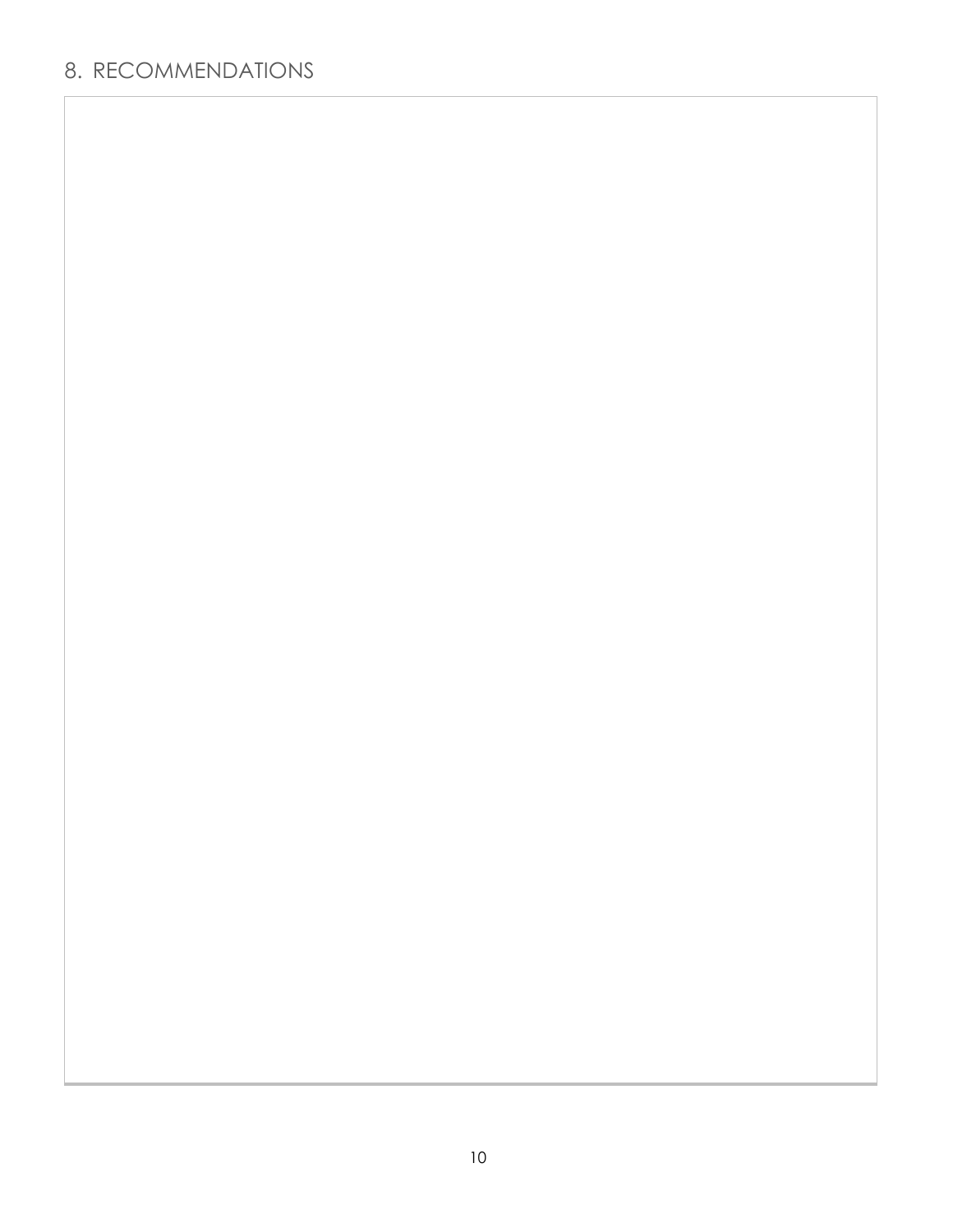### 9. PROJECT CLOSURE APPROVALS

| <b>NAME</b> | <b>SIGNATURE</b> | <b>DATE</b> |
|-------------|------------------|-------------|
|             |                  |             |
|             |                  |             |
|             |                  |             |
| <b>ROLE</b> |                  |             |
|             |                  |             |
|             |                  |             |
|             |                  |             |
|             |                  |             |

| <b>NAME</b> | <b>SIGNATURE</b> | <b>DATE</b> |
|-------------|------------------|-------------|
|             |                  |             |
|             |                  |             |
|             |                  |             |
| <b>ROLE</b> |                  |             |
|             |                  |             |
|             |                  |             |
|             |                  |             |
|             |                  |             |

| <b>SIGNATURE</b> | <b>DATE</b> |
|------------------|-------------|
|                  |             |
|                  |             |
|                  |             |
|                  |             |
|                  |             |
|                  |             |
|                  |             |

| <b>SIGNATURE</b> | <b>DATE</b> |
|------------------|-------------|
|                  |             |
|                  |             |
|                  |             |
|                  |             |
|                  |             |
|                  |             |
|                  |             |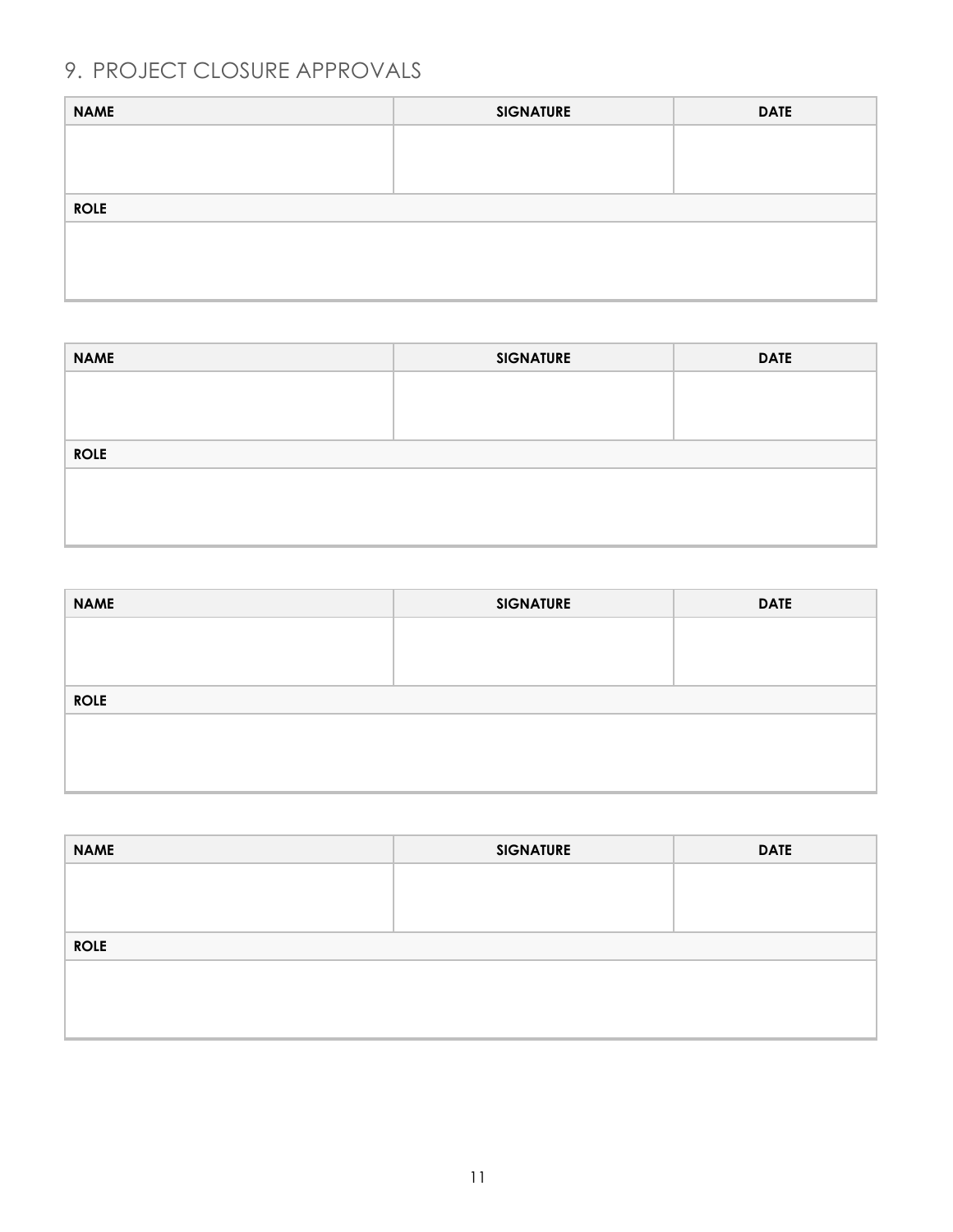#### 10. APPENDIX